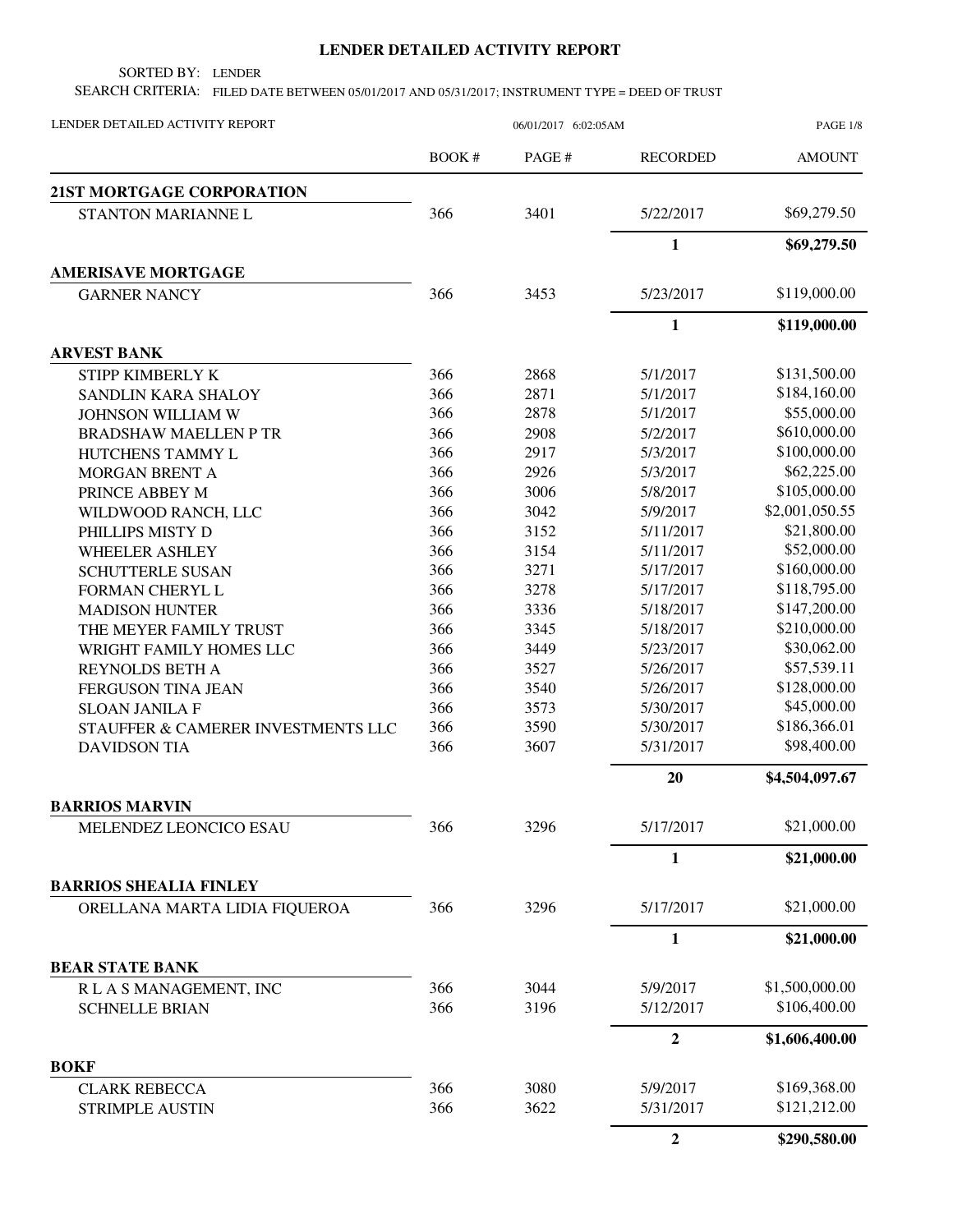PAGE 2/8

|                                                     | BOOK#      | PAGE #       | <b>RECORDED</b>         | <b>AMOUNT</b>                |
|-----------------------------------------------------|------------|--------------|-------------------------|------------------------------|
| <b>CARRINGTON MORTGAGE SERVICES</b>                 |            |              |                         |                              |
| <b>BRUNETTO MELISSA A</b>                           | 366        | 3244         | 5/16/2017               | \$60,617.00                  |
|                                                     |            |              | $\mathbf{1}$            | \$60,617.00                  |
| <b>COHU PATRICIA R</b>                              |            |              |                         |                              |
| HUBCO INVESTMENTS, LLC                              | 366        | 2888         | 5/2/2017                | \$36,000.00                  |
|                                                     |            |              | $\mathbf{1}$            | \$36,000.00                  |
| <b>COMMERCE BANK</b>                                |            |              |                         |                              |
| <b>WILLIAMS TANYA J TR</b>                          | 366        | 2860         | 5/1/2017                | \$424,101.00                 |
| <b>CARROLL SHAOHONG</b>                             | 366<br>366 | 3048<br>3188 | 5/9/2017                | \$458,250.00<br>\$223,250.00 |
| <b>ANDERSON DENAE A</b>                             |            |              | 5/12/2017               |                              |
| <b>COMMUNITY BANK &amp; TRUST</b>                   |            |              | $\overline{\mathbf{3}}$ | \$1,105,601.00               |
| <b>MORGAN LYNN A</b>                                | 366        | 2921         | 5/3/2017                | \$35,867.00                  |
| <b>GREEN JUDITH A</b>                               | 366        | 2923         | 5/3/2017                | \$50,000.00                  |
| <b>SCHEIG PAMELA</b>                                | 366        | 2999         | 5/8/2017                | \$117,820.00                 |
| <b>SCHEIG PAMELA</b>                                | 366        | 3000         | 5/8/2017                | \$38,237.00                  |
| <b>ODEN RYAN J</b>                                  | 366        | 3004         | 5/8/2017                | \$75,656.00                  |
| <b>JACKSON JOYCE A</b>                              | 366        | 3185         | 5/12/2017               | \$32,000.00                  |
| STOUFFER SAVANNAH LYNN                              | 366        | 3228         | 5/15/2017               | \$219,500.00                 |
| STOUFFER SAVANNAH LYNN                              | 366        | 3229         | 5/15/2017               | \$219,500.00                 |
| MCCOY BETHANY L                                     | 366        | 3361         | 5/19/2017               | \$133,950.00                 |
| <b>BOSWELL BENJAMIN K</b>                           | 366        | 3618         | 5/31/2017               | \$29,000.00                  |
|                                                     |            |              | 10                      | \$951,530.00                 |
| <b>COMMUNITY NATIONAL BANK</b>                      |            |              |                         |                              |
| <b>TRAUTNER SHARON</b>                              | 366        | 3340         | 5/18/2017               | \$35,000.00                  |
|                                                     |            |              | $\mathbf{1}$            | \$35,000.00                  |
| <b>COMMUNITY NATIONAL BANK &amp; TRUST</b>          |            |              |                         |                              |
| MILLER DEANNA M                                     | 366        | 3581         | 5/30/2017               | \$178,000.00                 |
|                                                     |            |              | $\mathbf{1}$            | \$178,000.00                 |
| <b>COMUNITY BANK &amp; TRUST</b><br><b>ZEB ABBY</b> | 366        | 2874         | 5/1/2017                | \$600,000.00                 |
|                                                     |            |              | $\mathbf{1}$            | \$600,000.00                 |
| CRF SMALL BUSINESS LOAN COMPANY                     |            |              |                         |                              |
| <b>GOOD LORI</b>                                    | 366        | 2866         | 5/1/2017                | \$320,000.00                 |
|                                                     |            |              | $\mathbf{1}$            | \$320,000.00                 |
| DAS ACQUISITION COMPANY                             |            |              |                         |                              |
| <b>DEARDORFF LARRY</b>                              | 366        | 2978         | 5/5/2017                | \$136,482.00                 |
|                                                     |            |              | $\mathbf{1}$            | \$136,482.00                 |
| <b>DITECH FINANCIAL</b>                             |            |              |                         |                              |
| <b>MCLEAN CARRIE</b>                                | 366        | 2909         | 5/3/2017                | \$67,100.00                  |
| LIVEOAK MELISSA J                                   | 366        | 3534         | 5/26/2017               | \$116,400.00                 |
|                                                     |            |              | $\overline{2}$          | \$183,500.00                 |
| <b>EVERETT FINANCIAL</b><br>HODKIN IRWIN CHAD       | 366        | 3089         | 5/9/2017                | \$109,090.00                 |
|                                                     |            |              | $\mathbf{1}$            | \$109,090.00                 |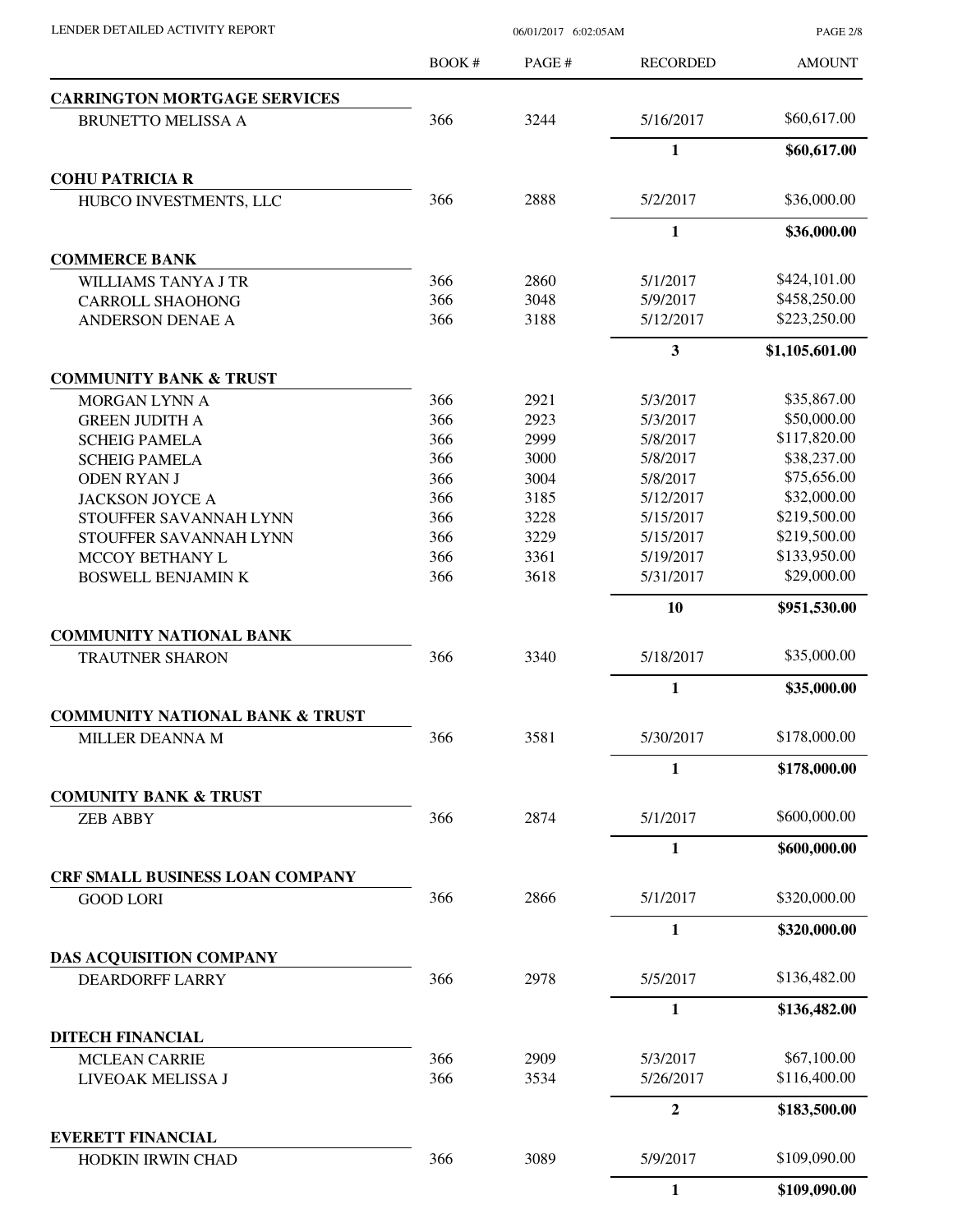PAGE 3/8

|                                       | <b>BOOK#</b> | PAGE# | <b>RECORDED</b> | <b>AMOUNT</b>  |
|---------------------------------------|--------------|-------|-----------------|----------------|
| <b>FCS FINANCIAL</b>                  |              |       |                 |                |
| PATTERSON STANTON M                   | 366          | 2901  | 5/2/2017        | \$91,380.00    |
|                                       |              |       | 1               | \$91,380.00    |
| <b>FINANCE OF AMERICA REVERSE LLC</b> |              |       |                 |                |
| <b>KERR ARDEN M</b>                   | 366          | 3178  | 5/12/2017       | \$214,500.00   |
|                                       |              |       | $\mathbf{1}$    | \$214,500.00   |
| <b>FIRST COMMUNITY BANK</b>           |              |       |                 |                |
| <b>MASSEY MELISSA</b>                 | 366          | 2920  | 5/3/2017        | \$233,000.00   |
| <b>WHITE JASON</b>                    | 366          | 2939  | 5/3/2017        | \$89,000.00    |
| <b>BALL STACIL</b>                    | 366          | 2998  | 5/5/2017        | \$136,000.00   |
| <b>COOPER STEVEN E</b>                | 366          | 3073  | 5/9/2017        | \$73,769.00    |
| <b>HOWE JACOB</b>                     | 366          | 3099  | 5/10/2017       | \$116,799.50   |
| <b>HOWE TERRY</b>                     | 366          | 3101  | 5/10/2017       | \$116,587.50   |
| <b>SENTER KRISTEN L</b>               | 366          | 3190  | 5/12/2017       | \$308,683.59   |
| <b>GIBERTI STEPHANIE L</b>            | 366          | 3257  | 5/16/2017       | \$92,000.00    |
| FERGUSON BETTY L                      | 366          | 3280  | 5/17/2017       | \$69,500.00    |
| GIBBENS CONSTRUCTION AND PROPERTIES L | 366          | 3312  | 5/17/2017       | \$111,500.00   |
| <b>GOSSETT MARTHA</b>                 | 366          | 3414  | 5/22/2017       | \$29,320.00    |
| <b>HAWKINS DANA ANN</b>               | 366          | 3494  | 5/25/2017       | \$140,543.50   |
| <b>HAWKINS DANA ANN</b>               | 366          | 3495  | 5/25/2017       | \$15,000.00    |
| <b>LAKE KRISTA DEAN</b>               | 366          | 3537  | 5/26/2017       | \$460,719.37   |
| STURGEON JANET L                      | 366          | 3593  | 5/31/2017       | \$20,000.00    |
| <b>AZEVEDO RUTELEIA T</b>             | 366          | 3603  | 5/31/2017       | \$42,500.00    |
|                                       |              |       | 16              | \$2,054,922.46 |
| <b>FLAT BRANCH MORTGAGE</b>           |              |       |                 |                |
| <b>SMITH KAYLA BETH</b>               | 366          | 2897  | 5/2/2017        | \$180,500.00   |
| MURPHY KENNETH P                      | 366          | 2973  | 5/5/2017        | \$172,332.00   |
| <b>BARKELL DEBRA</b>                  | 366          | 3162  | 5/12/2017       | \$64,804.00    |
| NIELSEN ELIZABETH HAMBLIN             | 366          | 3216  | 5/15/2017       | \$97,206.00    |
| <b>COLEMAN TINA</b>                   | 366          | 3286  | 5/17/2017       | \$79,797.00    |
| <b>BANE DEBRA A</b>                   | 366          | 3291  | 5/17/2017       | \$78,452.00    |
| WILLIAMS ZAXAURIE MARKUS              | 366          | 3338  | 5/18/2017       | \$65,555.00    |
| KITTS CHRISTINA M                     | 366          | 3369  | 5/19/2017       | \$177,401.00   |
| <b>GRIFFITH ZACHARY</b>               | 366          | 3372  | 5/19/2017       | \$120,280.00   |
| SHULL SAMANTHA                        | 366          | 3413  | 5/22/2017       | \$96,030.00    |
| <b>BARTON CHAD RAY</b>                | 366          | 3501  | 5/25/2017       | \$51,548.00    |
| <b>FELIX LISA</b>                     | 366          | 3609  | 5/31/2017       | \$240,562.00   |
|                                       |              |       | 12              | \$1,424,467.00 |
| FRANKLIN AMERICAN MORTGAGE            |              |       |                 |                |
| MCCAMMON JANICE L                     | 366          | 3558  | 5/30/2017       | \$80,574.00    |
|                                       |              |       | 1               | \$80,574.00    |
| <b>FREEDOM MORTGAGE</b>               | 366          | 3474  | 5/24/2017       | \$49,203.00    |
| ARNOLD TAMARA L                       |              |       |                 |                |
| <b>FRONTIER STATE BANK</b>            |              |       | $\mathbf{1}$    | \$49,203.00    |
| 3067 RANGE LINE RD JOPLIN LLC         | 366          | 3552  | 5/26/2017       | \$900,000.00   |
|                                       |              |       | $\mathbf{1}$    | \$900,000.00   |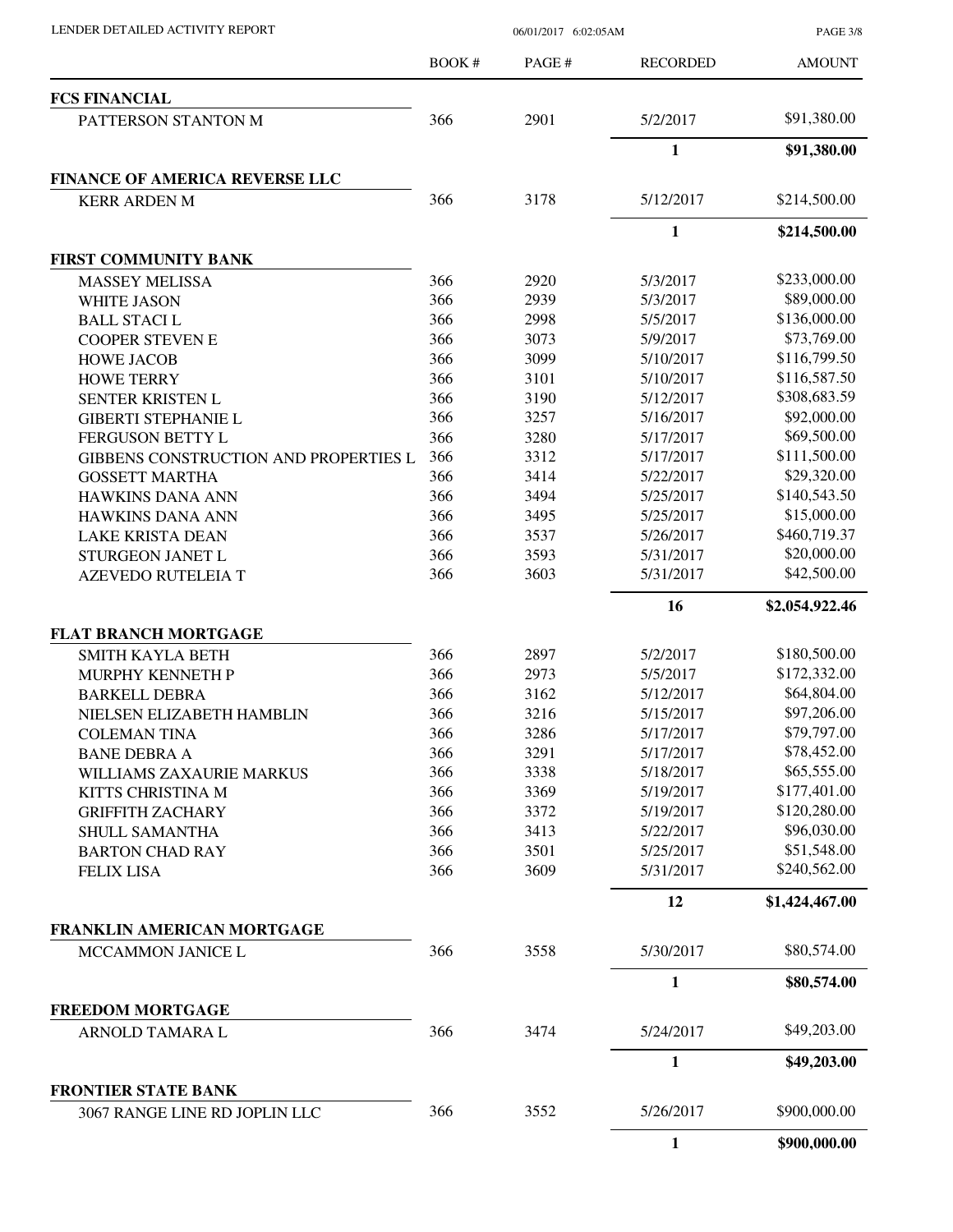PAGE 4/8

|                                                           | <b>BOOK#</b> | PAGE#        | <b>RECORDED</b>         | <b>AMOUNT</b>               |
|-----------------------------------------------------------|--------------|--------------|-------------------------|-----------------------------|
| <b>GATEWAY MORTGAGE GROUP</b>                             |              |              |                         |                             |
| <b>CAMERON LEAH</b>                                       | 366          | 2879         | 5/1/2017                | \$120,765.00                |
| <b>CARRELL ANDREA D</b>                                   | 366          | 2982         | 5/5/2017                | \$135,000.00                |
| <b>DUNLAP KIMBERLY D</b>                                  | 366          | 3429         | 5/22/2017               | \$156,120.00                |
| <b>GELLER CAITLIN B</b>                                   | 366          | 3508         | 5/25/2017               | \$121,212.00                |
|                                                           |              |              | $\overline{\mathbf{4}}$ | \$533,097.00                |
| <b>GREAT SOUTHERN BANK</b>                                |              |              |                         |                             |
| COOK CATHERINE MELISSA                                    | 366          | 2872         | 5/1/2017                | \$113,900.00                |
| WHIPKEY STEVE J                                           | 366          | 2890         | 5/2/2017                | \$166,000.00                |
| STUART BERNADETTE M                                       | 366          | 3125         | 5/10/2017               | \$79,000.00                 |
|                                                           |              |              | $\overline{\mathbf{3}}$ | \$358,900.00                |
| <b>GUARANTY BANK</b>                                      |              |              |                         |                             |
| <b>LANE TARA N</b>                                        | 366          | 2942         | 5/3/2017                | \$210,000.00                |
| SASSMAN CAROL L                                           | 366          | 2967         | 5/4/2017                | \$62,000.00                 |
| DEPRATT LEAR                                              | 366          | 3023         | 5/8/2017                | \$126,920.00                |
|                                                           |              |              | $\overline{\mathbf{3}}$ | \$398,920.00                |
| <b>HOMEBRIDGE FINANCIAL SERVICES</b><br>MURPHY BRITTANY J | 366          | 2899         | 5/2/2017                | \$147,283.00                |
|                                                           |              |              |                         |                             |
|                                                           |              |              | $\mathbf{1}$            | \$147,283.00                |
| <b>HOMETOWN BANK</b>                                      |              |              |                         |                             |
| <b>CHARLTON DARREN</b>                                    | 366          | 2976         | 5/5/2017                | \$123,000.00                |
| TRIPLETT DEBBIE A                                         | 366<br>366   | 3012         | 5/8/2017                | \$161,000.00<br>\$15,700.00 |
| <b>VINSON COLBY</b>                                       | 366          | 3077<br>3249 | 5/9/2017<br>5/16/2017   | \$139,400.00                |
| <b>SCOTT FALON J</b><br><b>FARMER ERIN E</b>              | 366          | 3298         | 5/17/2017               | \$23,000.00                 |
|                                                           |              |              | 5                       | \$462,100.00                |
| <b>JACKSON BEVERLY</b>                                    |              |              |                         |                             |
| <b>STIPP KIMBERLY</b>                                     | 366          | 2869         | 5/1/2017                | \$25,200.00                 |
|                                                           |              |              | 1                       | \$25,200.00                 |
| <b>JACKSON JOAN</b>                                       |              |              |                         |                             |
| <b>JACKSON JESSICA</b>                                    | 366          | 3578         | 5/30/2017               | \$160,000.00                |
|                                                           |              |              | 1                       | \$160,000.00                |
| <b>JACKSON KEVIN</b>                                      |              |              |                         |                             |
| STIPP KYLE A                                              | 366          | 2869         | 5/1/2017                | \$25,200.00                 |
|                                                           |              |              | $\mathbf{1}$            | \$25,200.00                 |
| <b>JACKSON NOBLE</b>                                      |              |              |                         |                             |
| <b>JACKSON JESSICA</b>                                    | 366          | 3578         | 5/30/2017               | \$160,000.00                |
|                                                           |              |              | $\mathbf{1}$            | \$160,000.00                |
| <b>KENNEDY KENNETH R</b><br><b>WILLIAMS DAVID S</b>       | 366          | 3424         | 5/22/2017               | \$9,000.00                  |
|                                                           |              |              | 1                       | \$9,000.00                  |
| <b>KENNEDY VICKIE J</b>                                   |              |              |                         |                             |
| <b>WILLIAMS DAVID S</b>                                   | 366          | 3424         | 5/22/2017               | \$9,000.00                  |
|                                                           |              |              | $\mathbf{1}$            | \$9,000.00                  |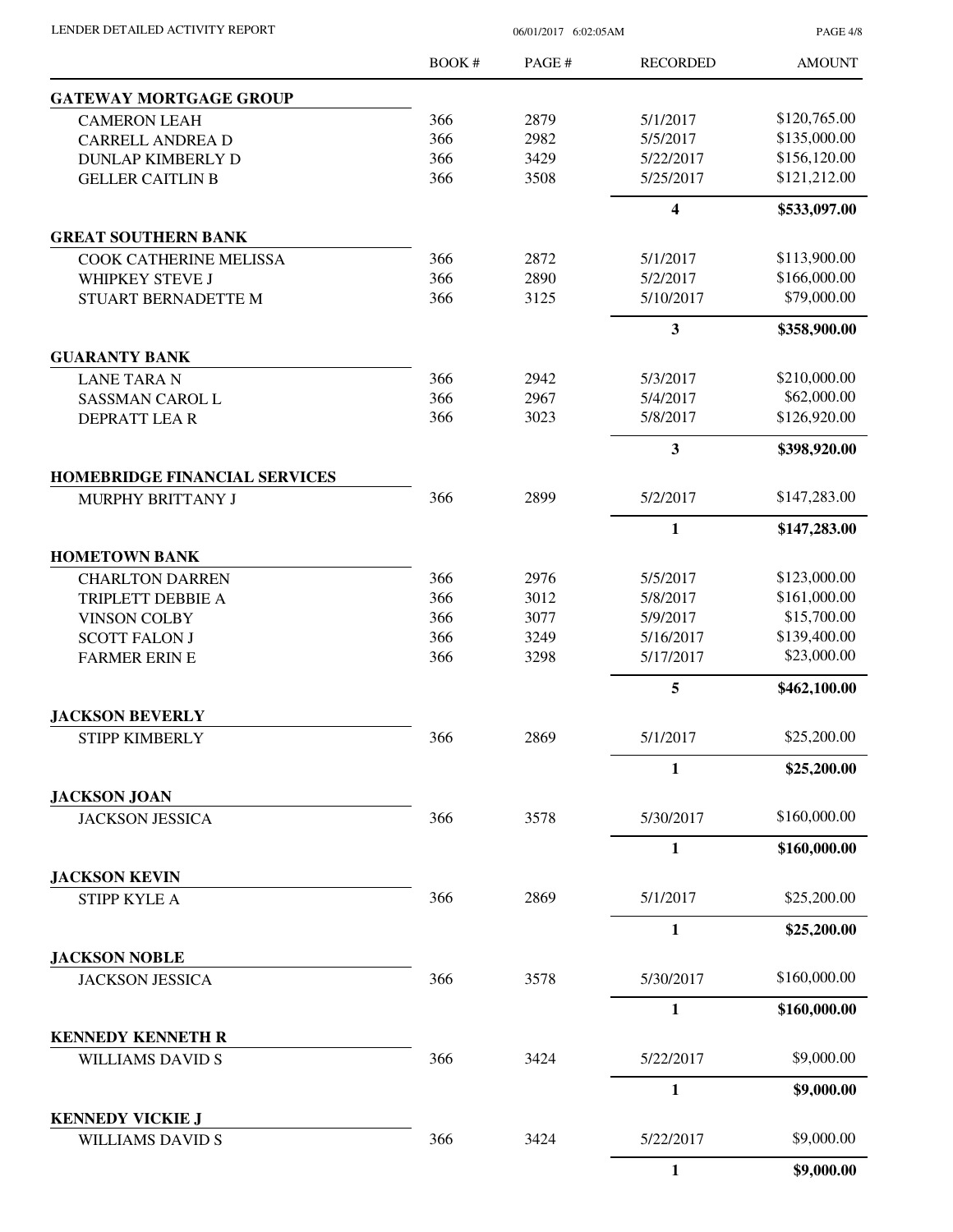| LENDER DETAILED ACTIVITY REPORT                    |        | <b>PAGE 5/8</b> |                         |               |
|----------------------------------------------------|--------|-----------------|-------------------------|---------------|
|                                                    | BOOK # | PAGE#           | <b>RECORDED</b>         | <b>AMOUNT</b> |
| <b>LAMAR BANK &amp; TRUST COMPANY</b>              |        |                 |                         |               |
| SMITH & SMITH INVESTMENTS, LLC                     | 366    | 2948            | 5/4/2017                | \$100,069.60  |
|                                                    |        |                 | $\mathbf{1}$            | \$100,069.60  |
| <b>LOANDEPOT.COM</b>                               |        |                 |                         |               |
| <b>KING JENNIFER D</b>                             | 366    | 3512            | 5/26/2017               | \$115,691.00  |
| <b>ZEB ABBY</b>                                    | 366    | 3515            | 5/26/2017               | \$319,200.00  |
|                                                    |        |                 | $\overline{2}$          | \$434,891.00  |
| <b>MID-MISSOURI BANK</b>                           |        |                 |                         |               |
| <b>COLE CATHY LYNN</b>                             | 366    | 3175            | 5/12/2017               | \$101,500.00  |
|                                                    |        |                 | 1                       | \$101,500.00  |
| MISSOURI HOUSING DEVELOPMENT COMMISSION            |        |                 |                         |               |
| MEISENHEIMER KATHERINE                             | 366    | 3441            | 5/23/2017               | \$17,150.00   |
| <b>BLANCHARD BILLY</b>                             | 366    | 3531            | 5/26/2017               | \$22,500.00   |
| <b>HART DONNA</b>                                  | 366    | 3532            | 5/26/2017               | \$20,087.00   |
| <b>WALLIS WANDA</b>                                | 366    | 3533            | 5/26/2017               | \$16,820.00   |
|                                                    |        |                 | $\overline{\mathbf{4}}$ | \$76,557.00   |
| <b>MISSOURI MORTGAGE SERVICES</b>                  |        |                 |                         |               |
| MCLEMORE SHELBY N                                  | 366    | 3126            | 5/10/2017               | \$96,969.00   |
|                                                    |        |                 | $\mathbf{1}$            | \$96,969.00   |
| <b>MOFFET PAULINE</b>                              |        |                 |                         |               |
| STRICKLAND JEREMY                                  | 366    | 3132            | 5/11/2017               | \$17,692.00   |
| <b>STRICKLAND PAULA</b>                            | 366    | 3134            | 5/11/2017               | \$17,692.00   |
|                                                    |        |                 | $\mathbf{2}$            | \$35,384.00   |
| <b>MOFFET ROBERT</b>                               |        |                 |                         |               |
| STRICKLAND KACIE                                   | 366    | 3132            | 5/11/2017               | \$17,692.00   |
| STRICKLAND DONALD E                                | 366    | 3134            | 5/11/2017               | \$17,692.00   |
|                                                    |        |                 | $\boldsymbol{2}$        | \$35,384.00   |
| NATIONSTAR MORTGAGE                                |        |                 |                         |               |
| DRAGOO LILA RAEANNE                                | 366    | 2863            | 5/1/2017                | \$80,173.00   |
| <b>CLUBBS TALMAGE E</b>                            | 366    | 2994            | 5/5/2017                | \$87,784.00   |
|                                                    |        |                 | $\mathbf{2}$            | \$167,957.00  |
| <b>OAKSTAR BANK</b><br>BRANDY KAYE PROPERTIES, LLC | 366    | 3333            | 5/18/2017               | \$72,000.00   |
|                                                    |        |                 |                         |               |
|                                                    |        |                 | $\mathbf{1}$            | \$72,000.00   |
| <b>OLDS CHARLES E</b><br><b>VOGEL PHILIPS</b>      | 366    | 3231            | 5/15/2017               | \$50,000.00   |
|                                                    |        |                 | 1                       | \$50,000.00   |
| <b>OLDS DAWN A</b>                                 |        |                 |                         |               |
| VOGEL ANGELA K                                     | 366    | 3231            | 5/15/2017               | \$50,000.00   |
|                                                    |        |                 | $\mathbf{1}$            | \$50,000.00   |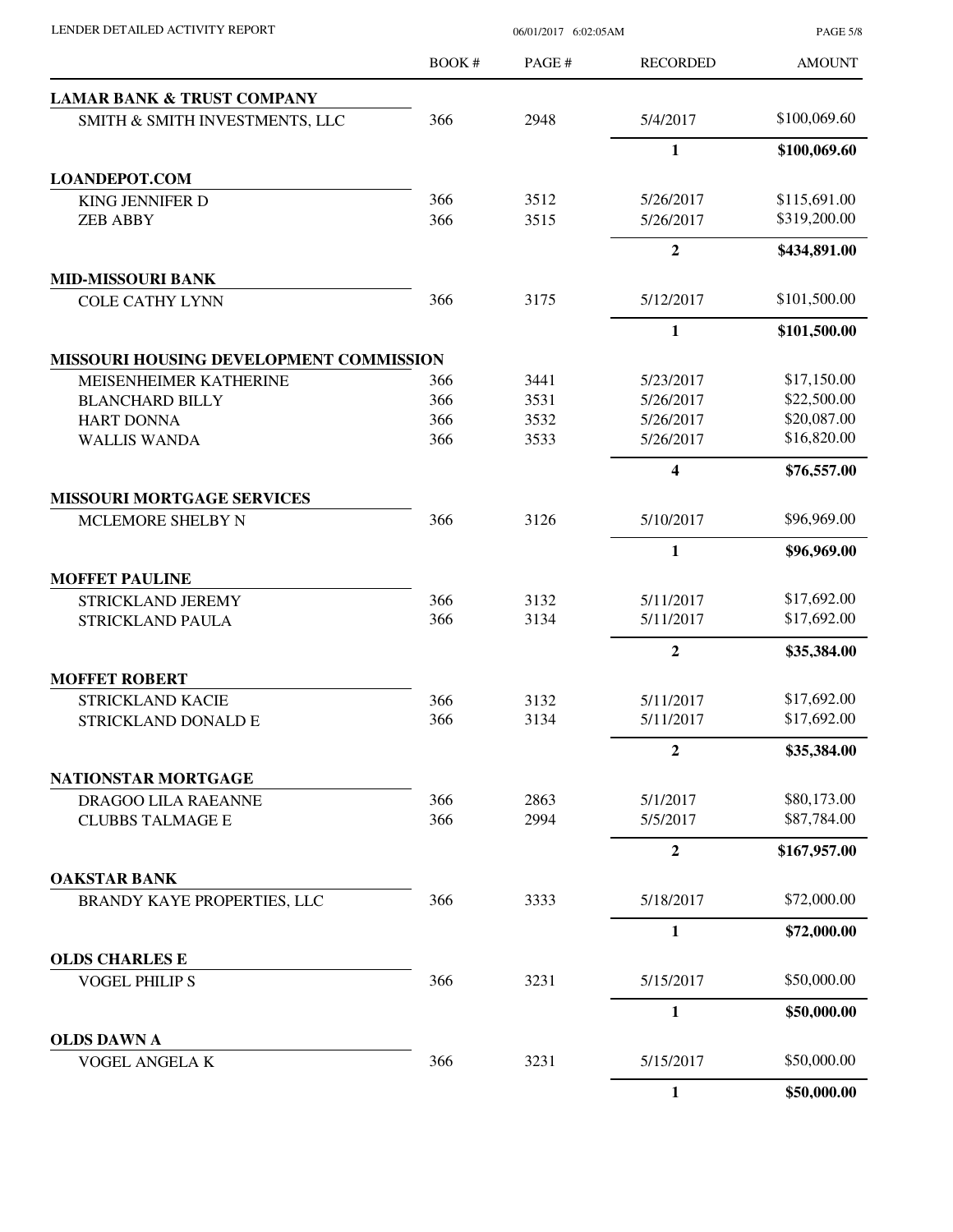| LENDER DETAILED ACTIVITY REPORT |  |
|---------------------------------|--|
|                                 |  |

06/01/2017 6:02:05AM

PAGE 6/8

|                                        | <b>BOOK#</b> | PAGE# | <b>RECORDED</b> | <b>AMOUNT</b>  |
|----------------------------------------|--------------|-------|-----------------|----------------|
| PEOPLES BANK                           |              |       |                 |                |
| <b>BURKHART TANYA</b>                  | 366          | 2889  | 5/2/2017        | \$432,985.00   |
| SUNNYVALE INVESTMENT PROPERTIES, LLC   | 366          | 2946  | 5/4/2017        | \$130,000.00   |
| <b>DAVIS BARBARA</b>                   | 366          | 3015  | 5/8/2017        | \$310,000.00   |
| <b>GRAHAM BRAXTON S</b>                | 366          | 3159  | 5/12/2017       | \$18,200.00    |
| HENRY LAND & CATTLE, LLC               | 366          | 3213  | 5/15/2017       | \$422,875.00   |
| <b>ELBERT DUSTY L</b>                  | 366          | 3233  | 5/15/2017       | \$360,000.00   |
| <b>MAYBERRY CORTNEY</b>                | 366          | 3396  | 5/22/2017       | \$424,100.00   |
| <b>CLARK PATRICIA</b>                  | 366          | 3426  | 5/22/2017       | \$74,400.00    |
| <b>MEYER SARA</b>                      | 366          | 3523  | 5/26/2017       | \$424,000.00   |
| <b>MEYER SARA</b>                      | 366          | 3524  | 5/26/2017       | \$79,500.00    |
|                                        |              |       | 10              | \$2,676,060.00 |
| <b>PINNACLE BANK</b>                   |              |       |                 |                |
| <b>MCLEAN CARRIE</b>                   | 366          | 3604  | 5/31/2017       | \$107,000.00   |
|                                        |              |       | $\mathbf{1}$    | \$107,000.00   |
| PREMIER HOME MORTGAGE                  |              |       |                 |                |
| <b>GILLILAND BILLY W</b>               | 366          | 3219  | 5/15/2017       | \$77,470.00    |
| PRUITT TAMMY                           | 366          | 3288  | 5/17/2017       | \$58,320.00    |
| <b>WYLIE LANITA R</b>                  | 366          | 3400  | 5/22/2017       | \$131,212.00   |
| <b>LOVE ABIGAIL S</b>                  | 366          | 3452  | 5/23/2017       | \$82,379.00    |
| <b>LOOMER BRAD</b>                     | 366          | 3479  | 5/24/2017       | \$74,175.00    |
| DAVIS JAMIE L                          | 366          | 3511  | 5/25/2017       | \$84,706.00    |
| <b>LOOMER BRAD</b>                     | 366          | 3579  | 5/30/2017       | \$74,175.00    |
|                                        |              |       | $\overline{7}$  | \$582,437.00   |
| <b>QUICKEN LOANS</b>                   |              |       |                 |                |
| <b>GRADDY ADAM</b>                     | 366          | 2991  | 5/5/2017        | \$244,489.00   |
| <b>ANKELE HELEN F</b>                  | 366          | 3473  | 5/24/2017       | \$102,100.00   |
| <b>BLACK MARY</b>                      | 366          | 3487  | 5/25/2017       | \$78,559.00    |
| <b>WILLARD LINDA G</b>                 | 366          | 3584  | 5/30/2017       | \$108,000.00   |
|                                        |              |       | 4               | \$533,148.00   |
| <b>ROYAL UNITED MORTGAGE</b>           |              |       |                 |                |
| <b>EVANS LAWRENCE W</b>                | 366          | 3262  | 5/16/2017       | \$125,406.00   |
|                                        |              |       | $\mathbf{1}$    | \$125,406.00   |
| <b>SECRETARY OF HOUSING</b>            |              |       |                 |                |
| <b>KERR ARDEN M</b>                    | 366          | 3179  | 5/12/2017       | \$214,500.00   |
|                                        |              |       | 1               | \$214,500.00   |
| <b>SECURITY BANK AND TRUST COMPANY</b> |              |       |                 |                |
| PARKER STEVEN D                        | 366          | 3616  | 5/31/2017       | \$623,775.96   |
|                                        |              |       | $\mathbf{1}$    | \$623,775.96   |
| <b>SIMMONS BANK</b>                    |              |       |                 |                |
| <b>BEECHWOOD GREGORY F TR</b>          | 366          | 2903  | 5/2/2017        | \$298,134.90   |
| <b>BEESON SAMANTHA</b>                 | 366          | 2987  | 5/5/2017        | \$147,362.00   |
| PRATER DEBRA D                         | 366          | 3173  | 5/12/2017       | \$543,500.00   |
| SMITH CORRINA C                        | 366          | 3284  | 5/17/2017       | \$74,646.00    |
| <b>WILLIAMS DAVID S</b>                | 366          | 3422  | 5/22/2017       | \$85,500.00    |
| <b>ROBINSON WHITNEE</b>                | 366          | 3575  | 5/30/2017       | \$65,555.00    |
|                                        |              |       | 6               | \$1,214,697.90 |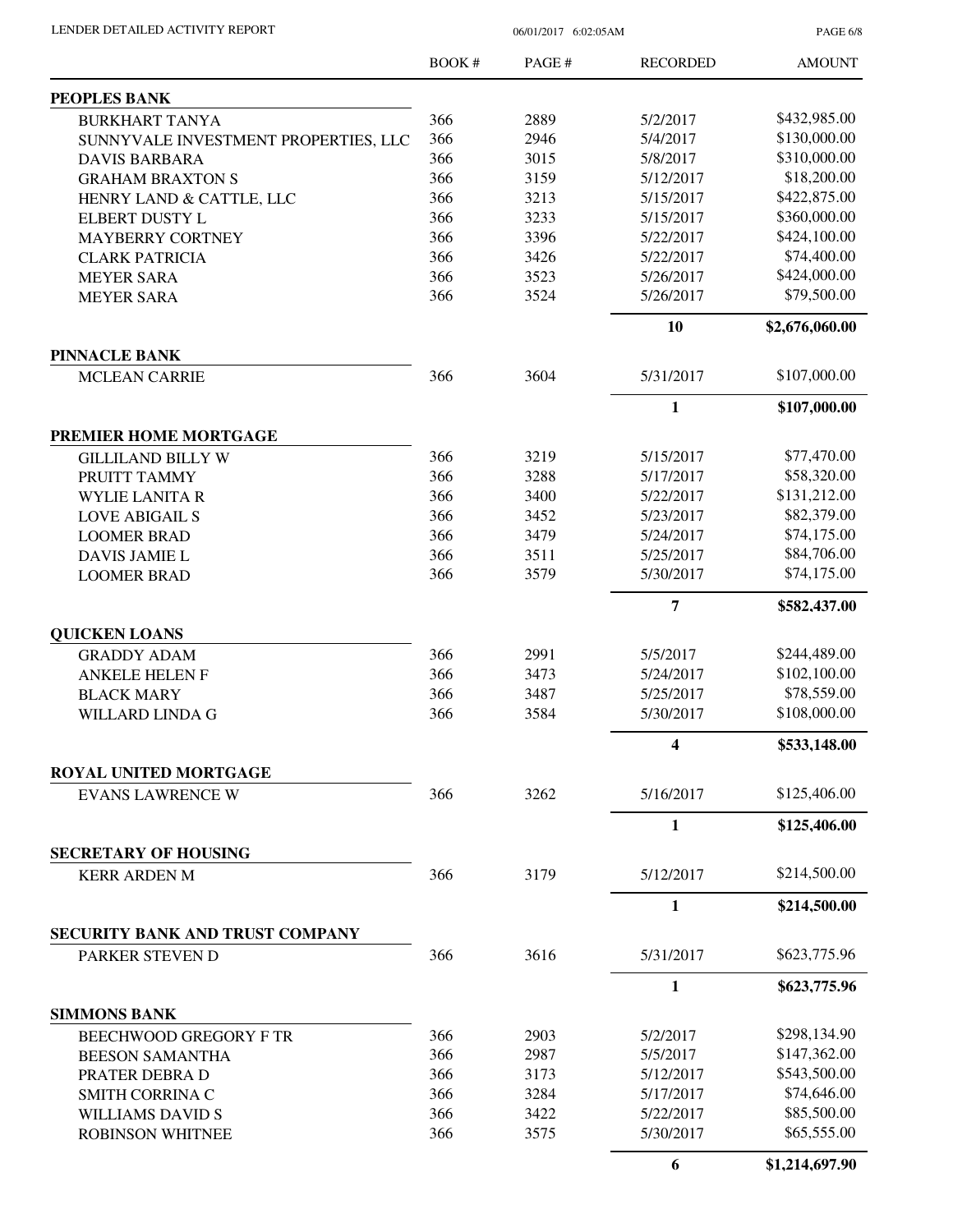LENDER DETAILED ACTIVITY REPORT 06/01/2017 6:02:05AM

PAGE 7/8

|                                                | BOOK# | PAGE# | <b>RECORDED</b> | <b>AMOUNT</b>  |
|------------------------------------------------|-------|-------|-----------------|----------------|
| <b>SIMS BILL</b>                               |       |       |                 |                |
| <b>FOSTER ROBERT L</b>                         | 366   | 3069  | 5/9/2017        | \$52,978.05    |
|                                                |       |       | $\mathbf{1}$    | \$52,978.05    |
| <b>SIMS MARY ELLEN</b>                         |       |       |                 |                |
| <b>FOSTER EVELYN R</b>                         | 366   | 3069  | 5/9/2017        | \$52,978.05    |
|                                                |       |       | $\mathbf{1}$    | \$52,978.05    |
| SOUTHWEST MISSOURI BANK                        |       |       |                 |                |
| <b>DALTON JERRY</b>                            | 366   | 2983  | 5/5/2017        | \$56,000.00    |
| <b>BUNDY DONNA M</b>                           | 366   | 2986  | 5/5/2017        | \$65,000.00    |
| <b>SUITS JAMES</b>                             | 366   | 3018  | 5/8/2017        | \$27,000.00    |
| <b>ROBERTS RACHEL</b>                          | 366   | 3221  | 5/15/2017       | \$149,000.00   |
| <b>LAMBETH TEMPIE</b>                          | 366   | 3256  | 5/16/2017       | \$445,000.00   |
| SHULTZ REBECCA A                               | 366   | 3260  | 5/16/2017       | \$165,000.00   |
| <b>HARVEL LINDA</b>                            | 366   | 3273  | 5/17/2017       | \$308,125.00   |
| <b>CARNAHAN VICKI S</b>                        | 366   | 3275  | 5/17/2017       | \$170,000.00   |
| <b>CROSS KATHERINE L</b>                       | 366   | 3292  | 5/17/2017       | \$119,760.00   |
| K & W INVESTMENTS, LLC                         | 366   | 3357  | 5/19/2017       | \$136,000.00   |
| WILLIS MERCEDES L                              | 366   | 3405  | 5/22/2017       | \$98,400.00    |
| <b>CLARK PATRICIA</b>                          | 366   | 3427  | 5/22/2017       | \$13,950.00    |
| <b>ABELL EMILY K</b>                           | 366   | 3492  | 5/25/2017       | \$195,000.00   |
| <b>WHITMAN DARRELL R</b>                       | 366   | 3493  | 5/25/2017       | \$10,000.00    |
| <b>MACE EDWARD</b>                             | 366   | 3569  | 5/30/2017       | \$6,000.00     |
| COUNTRY CARE PROPERTIES, LLC                   | 366   | 3570  | 5/30/2017       | \$100,000.00   |
| <b>CAMPBELL ROBIN K</b>                        | 366   | 3571  | 5/30/2017       | \$90,000.00    |
| <b>LOWREY DEBORAH</b>                          | 366   | 3572  | 5/30/2017       | \$115,000.00   |
| <b>BROWN JESSICA</b>                           | 366   | 3598  | 5/31/2017       | \$10,000.00    |
|                                                |       |       | 19              | \$2,279,235.00 |
| STONEGATE MORTGAGE                             |       |       |                 |                |
| <b>BARTON RANDY P</b>                          | 366   | 3265  | 5/16/2017       | \$96,000.00    |
|                                                |       |       | 1               | \$96,000.00    |
| THE CORNERSTONE BANK                           |       |       |                 |                |
| <b>HARRIS PICCOLA G</b>                        | 366   | 3387  | 5/22/2017       | \$115,150.21   |
|                                                |       |       | 1               | \$115,150.21   |
| THE FIRST NATIONAL BANK AND TRUST COMPANY OF M |       |       |                 |                |
| <b>GAITHER ANDREA</b>                          | 366   | 3407  | 5/22/2017       | \$1,500,000.00 |
|                                                |       |       | $\mathbf{1}$    | \$1,500,000.00 |
| THE MORTGAGE HOUSE                             |       |       |                 |                |
| <b>GARRIGAN KARLI M</b>                        | 366   | 3385  | 5/22/2017       | \$150,650.00   |
| DEGRAFF KATHERINE M                            | 366   | 3551  | 5/26/2017       | \$150,200.00   |
|                                                |       |       | $\overline{2}$  | \$300,850.00   |
| <b>TIPTON FREDA JOAN</b>                       |       |       |                 |                |
| <b>WILSON JUANITA</b>                          | 366   | 3254  | 5/16/2017       | \$60,000.00    |
|                                                |       |       | 1               | \$60,000.00    |
| <b>TOP FLITE FINANCIAL</b>                     |       |       |                 |                |
| WILCOX JOHN MURRAY                             | 366   | 3355  | 5/19/2017       | \$90,933.00    |
|                                                |       |       | $\mathbf{1}$    | \$90,933.00    |